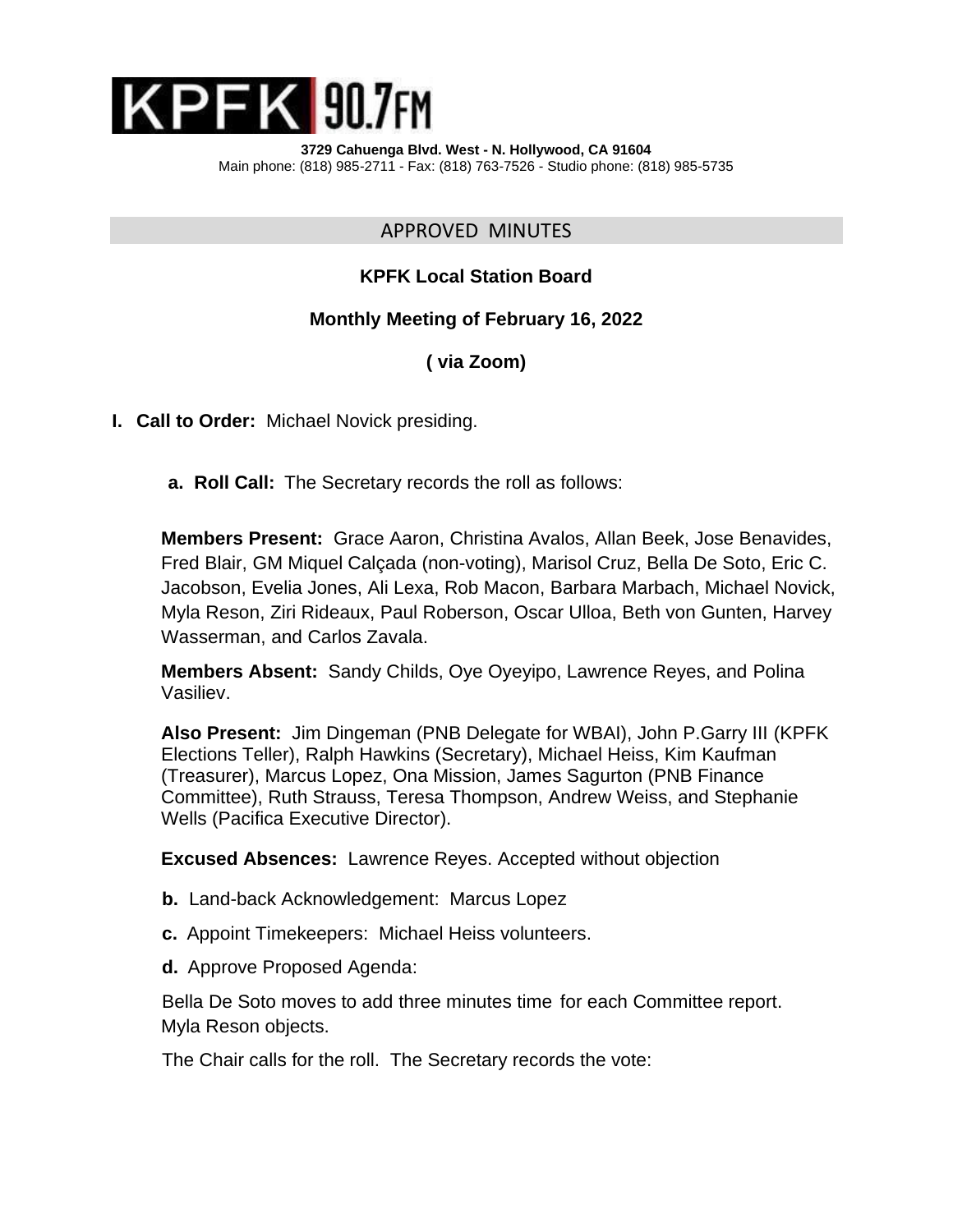**3729 Cahuenga Blvd. West - N. Hollywood, CA 91604** Main phone: (818) 985-2711 - Fax: (818) 763-7526 - Studio phone: (818) 985-5735

Grace Aaron (Yes), Christina Avalos (Yes), Allan Beek (Yes), Jose Benavides (Yes), Fred Blair (Yes), Marisol Cruz (Yes ), Bella De Soto (Yes), Eric C. Jacobson (Yes), Evelia Jones (Yes), Ali Lexa (Abstain), Rob Macon (Yes), Barbara Marbach (pass), Michael Novick (Yes), Myla Reson (Abstain), Ziri Rideaux (Yes), Paul Roberson (Yes), Oscar Ulloa (Yes), Beth von Gunten (Abstain), Harvey Wasserman (Abstain), and Carlos Zavala (Abstain).

The tally is 13 yea, zero nay, and 5 abstentions. Motion to extend is passed.

**e.** Pacifica Mission Statement: Read by Paul Roberson

**f.** Excused Absence requests: Sandy Childs, Lawrence Reyes. Hearing no objections, the Chair approves the requests.

**g.** Appeal for Funds for KPFK: Michael Novick

Harvey Wasserman is recognized to speak to fundraising. He is interrupted and muted by the Chair for going off-topic. The Chairs rules Mr. Wasserman's comments are Out-of-Order and he will proceed with the agenda to consider the setting of the next meeting. Myla Reson objects to the ruling of the Chair. The Chair calls for a vote to uphold the ruling of the Chair. Eric Jacobson calls for the vote. The Secretary records the vote:

Grace Aaron (Yes), Christina Avalos (Abstain), Allan Beek (Yes), Jose Benavides (Yes), Fred Blair (Yes), Marisol Cruz (Yes), Bella De Soto (Yes), Eric C. Jacobson (Yes), Evelia Jones (Abstain), Ali Lexa (Abstain), Rob Macon (Yes), Barbara Marbach (Yes), Michael Novick (Yes), Myla Reson (No), Ziri Rideaux (Yes), Paul Roberson (Yes), Oscar Ulloa (Yes), Beth von Gunten (Yes), Harvey Wasserman (No), and Carlos Zavala (Abstain).

The tally is 14 yea, 2 nay, and 4 abstentions. The ruling of the Chair is upheld.

**h**. After Action Report on Prior Motions: (None outstanding).

**i.** Setting of Next Meeting: Motion by Grace Aaron: **"**The monthly KPFK LSB meeting will be held on the third Sunday at 10:30 AM." Second by Ali Lexa. The Chair calls for the roll. The Secretary records the vote:

Grace Aaron (Yes), Christina Avalos (excused to leave the meeting), Allan Beek (Yes), Jose Benavides (Yes), Fred Blair (Yes), Marisol Cruz (No), Bella De Soto (No),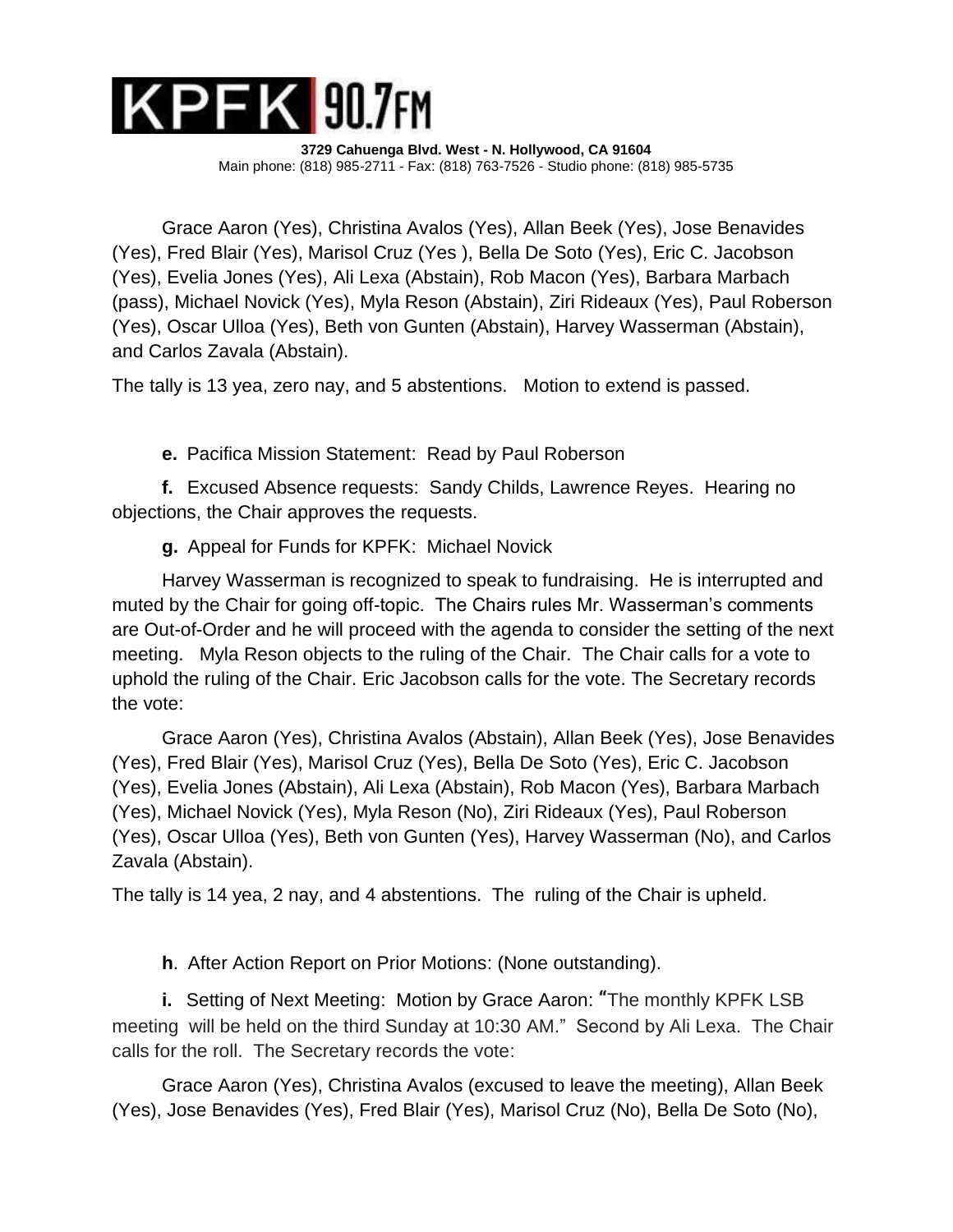

Eric C. Jacobson (Yes), Evelia Jones (Yes), Ali Lexa (Yes), Rob Macon (Yes), Barbara Marbach (Yes), Michael Novick (Abstain), Myla Reson (Yes), Ziri Rideaux (Yes), Paul Roberson (Yes), Oscar Ulloa ( ), Beth von Gunten (Abstain), Harvey Wasserman (Yes), and Carlos Zavala (Yes).

The tally is 14 yea, 2 nay, and 2 abstentions. The motion carries.

**j.** Approve minutes for Feb. 10, 2022: Ali Lexa moves to postpone approval of the minutes for correction by the Secretary. Second by Beth von Gunten. Hearing no objections, the Chair rules the item will be carried to the next meeting.

**k.** Set Time Certain for Adjournment: Motion to set adjournment for 9:30 PM. Adopted without objection.

**II. GM Report and Discussion** (35 min.)

- **III. Public Comment # 1** (12 min.)
- **IV. PNB Directors' Reports and Discussion** (13 min.)

Reports are heard from Elizabeth von Gunten, Ali Lexa and Evelia Jones. Lawrence Reyes has an excused absence. Ms. Von Gunten's written report is appended below.

**V. PNB Committee Nominations and Elections** (35 min.)

The Chair introduces the following resolution regarding methods for performing the selection of members to populate PNB standing committees:

"WHEREAS The KPFK LSB is electing delegates to serve on PNB committees this year, by STV ballot, with nominations taking place at the meeting of Feb. 16, 2022:

RESOLVED, that the STV elections shall be conducted via electronic mail, under previous authorizations for electronic communications, with Terry L. Goodman serving as Chair of Tellers and John P. Garry III serving as Teller.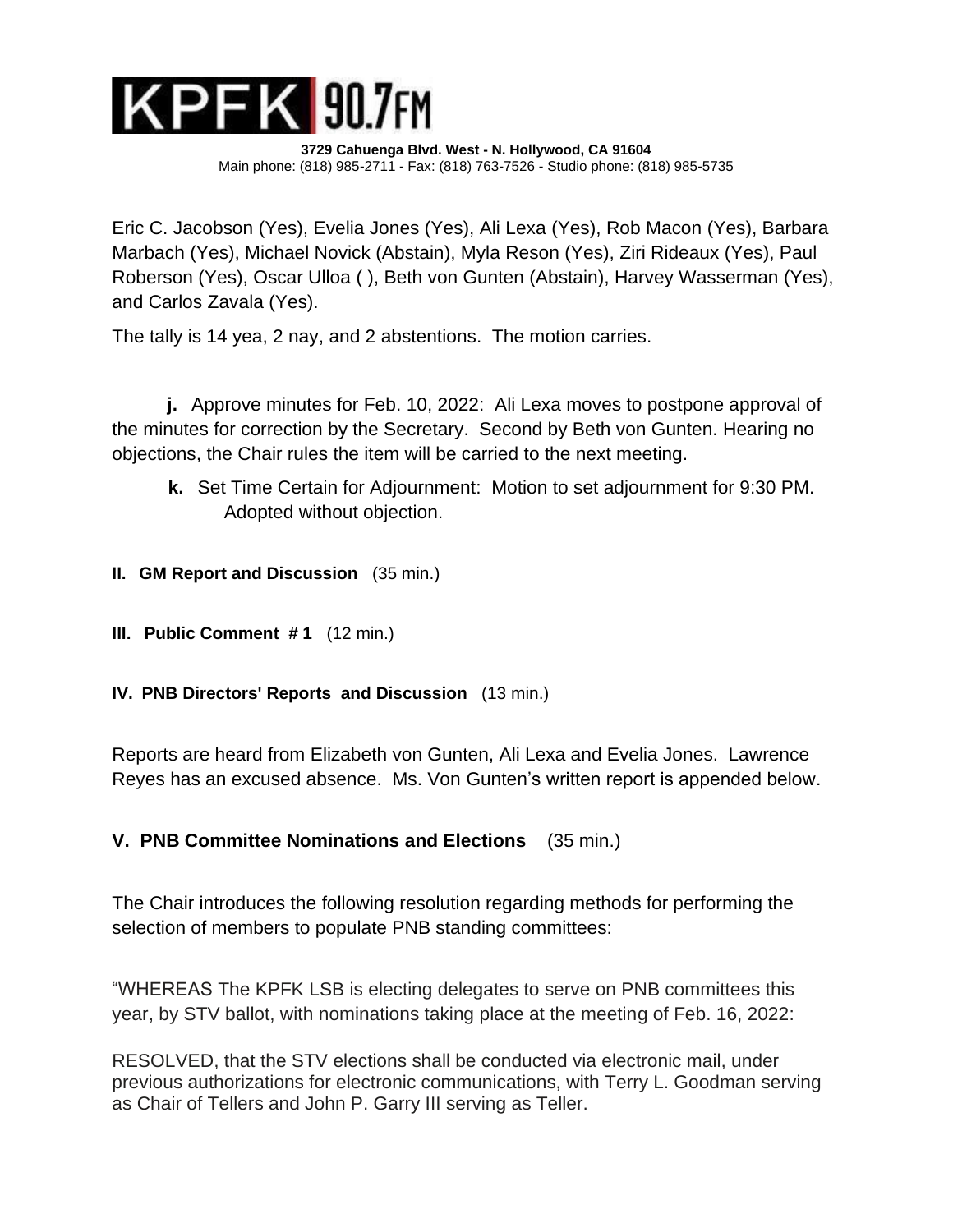**3729 Cahuenga Blvd. West - N. Hollywood, CA 91604** Main phone: (818) 985-2711 - Fax: (818) 763-7526 - Studio phone: (818) 985-5735

FURTHER RESOLVED, that all listener and staff delegates present are authorized to vote and will be sent voting instructions via email on or before Thursday, February 17, 2022 at close of business, and that the polls shall close on Friday Feb. 18, 2022 at midnight Pacific Time. The Chair of Tellers will distribute preliminary tally results to all voters soon after the tellers agree on those results.

FURTHER RESOLVED that the delegates will meet in a continuation meeting on Sunday, Feb. 20 at 10:30 AM PST to receive and ratify the results of the elections."

So moved by Bella De Soto and passed without objection.

The Chair opens the floor to public comment and responses from the PNB Directors.

The Chair proceeds and call for Committee Nominations.The following individuals are nominated to represent KPFK on committees of the Pacifica National Board:

- **a.** Governance Committee (2 seats): Marisol Cruz, Bella De Soto, and Paul Roberson.
- **b.** Audit Committee: Bella De Soto, Fred Blair, and Eric C. Jacobson.
- **c.** Programming Committee: Beth von Gunten, Ziri Rideaux, and Oscar Ulloa.
- **d.** Elections Committee: Grace Aaron, Christina Avalos, Bella De Soto, Michael Novick, Myla Reson; one Director seat to be filled by Beth von Gunten, PNB Director (uncontested).
- **e.** Technology Task Force: Michael Heiss, Ali Lexa, Michael Novick, Beth von Gunten. (Open to all Delegates and Listener-Members; no election required).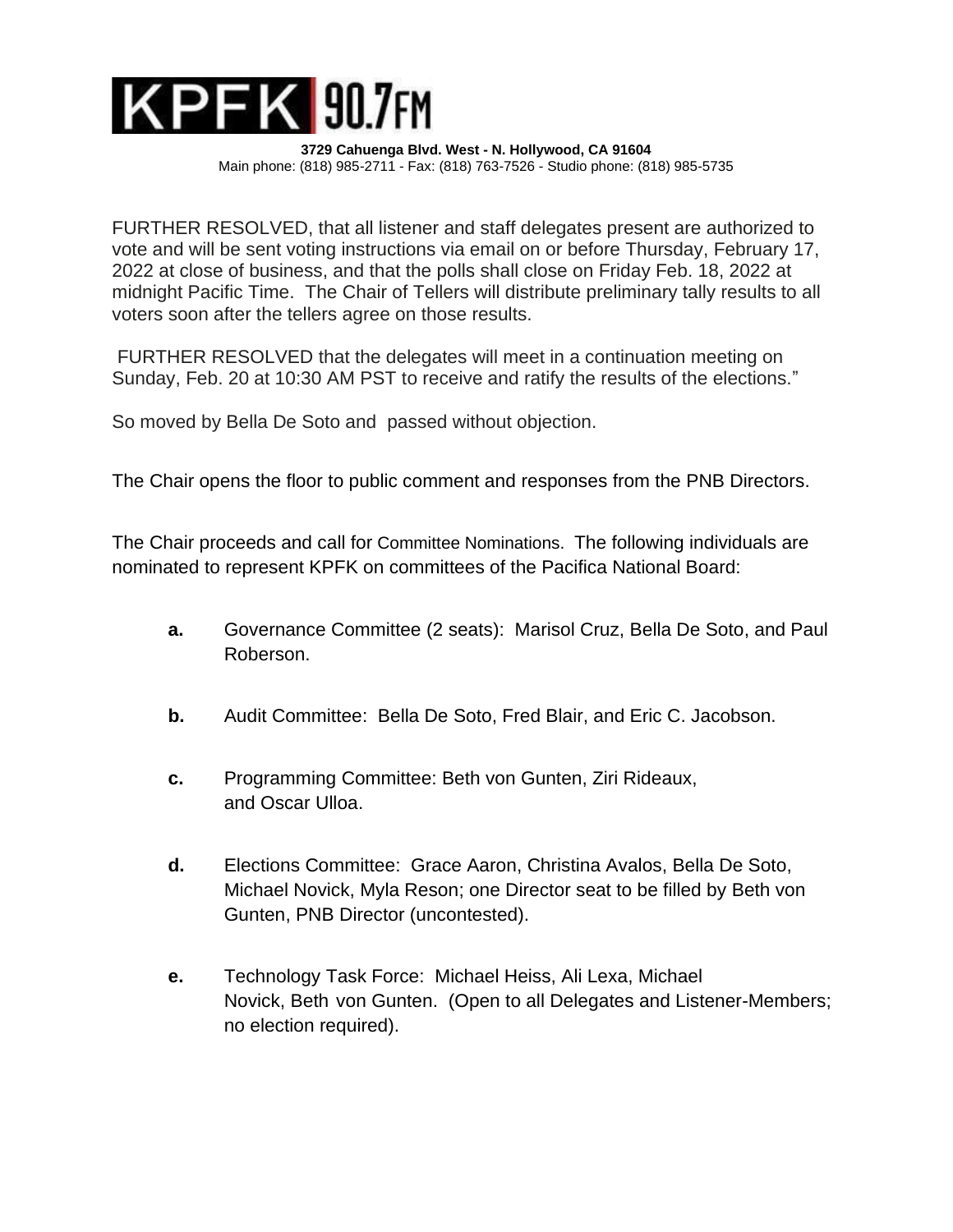

**f.** Committee of Inclusion for KPFK (one Director seat): Evelia Jones is unopposed.

The floor is opened to further public comment and Director's responses. (17 min.)

**g.** Personnel Committee: The Chair entertains a motion to populate the committee.

Myla Reson introduces the following motion:

"WHEREAS one of the primary duties and functions of the Local Station Board is to prepare an annual written evaluation of the station General Manager. Be it so moved that the LSB populate the Personnel Committee to prepare for the upcoming GM review."

Eric Jacobson introduces a motion to postpone the motion to convene a Personnel Committee. The Chair calls for the roll. The Secretary records the vote as follows:

Grace Aaron (No), Allan Beek (left), Jose Benavides (no response), Fred Blair (No), Marisol Cruz (Yes), Bella De Soto (Yes), Eric C. Jacobson (Yes), Evelia Jones (No), Ali Lexa (No), Rob Macon (Abstain), Barbara Marbach (no response), Michael Novick (Yes ), Myla Reson (No), Ziri Rideaux (left), Paul Roberson (Yes), Oscar Ulloa (Yes), Beth von Gunten (No), Harvey Wasserman (No ), and Carlos Zavala (No).

The tally is 6 yea, 8 nay, and one abstention. The motion is defeated.

The Chair achieves consensus to set the date of Friday March 4 at 6;00 PM to convene a meeting of the Personnel Committee.

**VII. Treasurer's Report** (5 min.)

**VIII. Governance Committee:** Two motions (appended below) passed by the committee are presented to the body:

**Motion # 1** re: Changes to Language in Meeting Decorum Policy (appended below).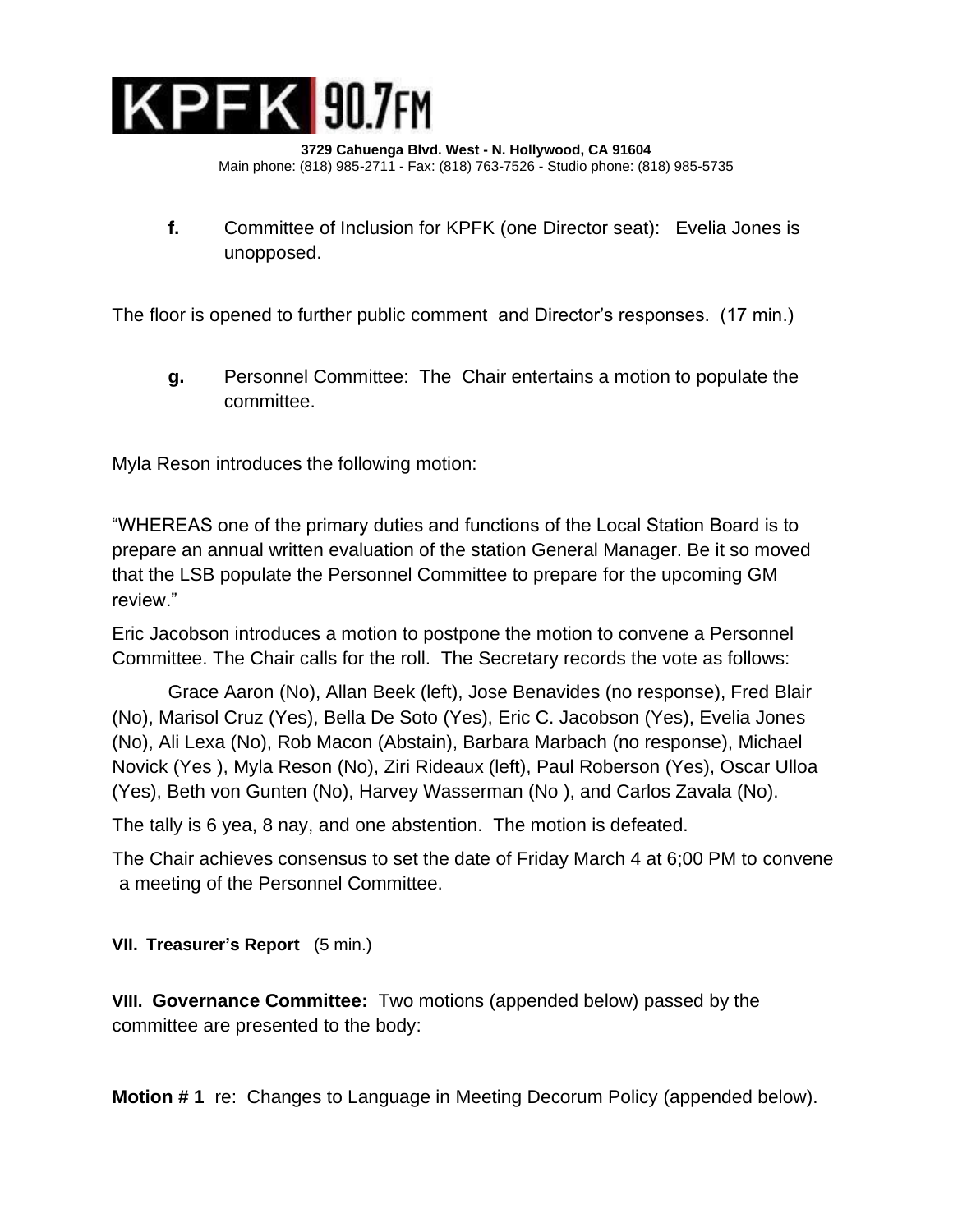

The Chair calls for the roll. The Secretary records the vote as follows:

Grace Aaron (Yes), Allan Beek (left the meeting), Jose Benavides (Yes), Fred Blair (Yes), Marisol Cruz (No), Bella De Soto (No), Eric C. Jacobson (Abstain), Evelia Jones (Yes), Ali Lexa (Yes), Rob Macon (Yes), Barbara Marbach (no response), Michael Novick (Abstain), Myla Reson (Yes), Ziri Rideaux (no response), Paul Roberson (no response), Oscar Ulloa (Yes), Beth von Gunten (Yes), Harvey Wasserman (Abstain), and Carlos Zavala (Yes).

The tally is 10 yea, 2 nay, and 3 abstentions. The motion carries.

Bella De Soto moves a substitute to Motion #2 on the agenda dedicating a fund of \$2500- to cover Outreach Committee expenses. Second by Marisol Cruz. Objections are heard. The Chairs notes the meeting is approaching the time certain for adjournment.

Bella De Soto moves to extend the time certain for adjournment by 15 minutes. Objections are heard. It is noted that a motion to extend requires a two-thirds vote of the body. The Chair calls for the roll. The Secretary records the vote as follows:

 Grace Aaron (No), Fred Blair (Yes), Marisol Cruz (Yes), Bella De Soto (Yes), Eric C. Jacobson (Yes), Evelia Jones (No), Ali Lexa (No), Rob Macon (no response), Michael Novick (Yes), Myla Reson (No), Oscar Ulloa (Yes), Beth von Gunten (Yes), Harvey Wasserman (No), and Carlos Zavala (No response).

The tally is 7 yea, 5 nay, and no abstentions. The motion fails.

Motion to adjourn by Ali Lexa. Point of Order: Per Robert's Rules, the body must address the motion on the table despite the time certain for adjournment.

The Chair calls for the roll on Bella De Soto's substitute motion. The Secretary records the vote as follows: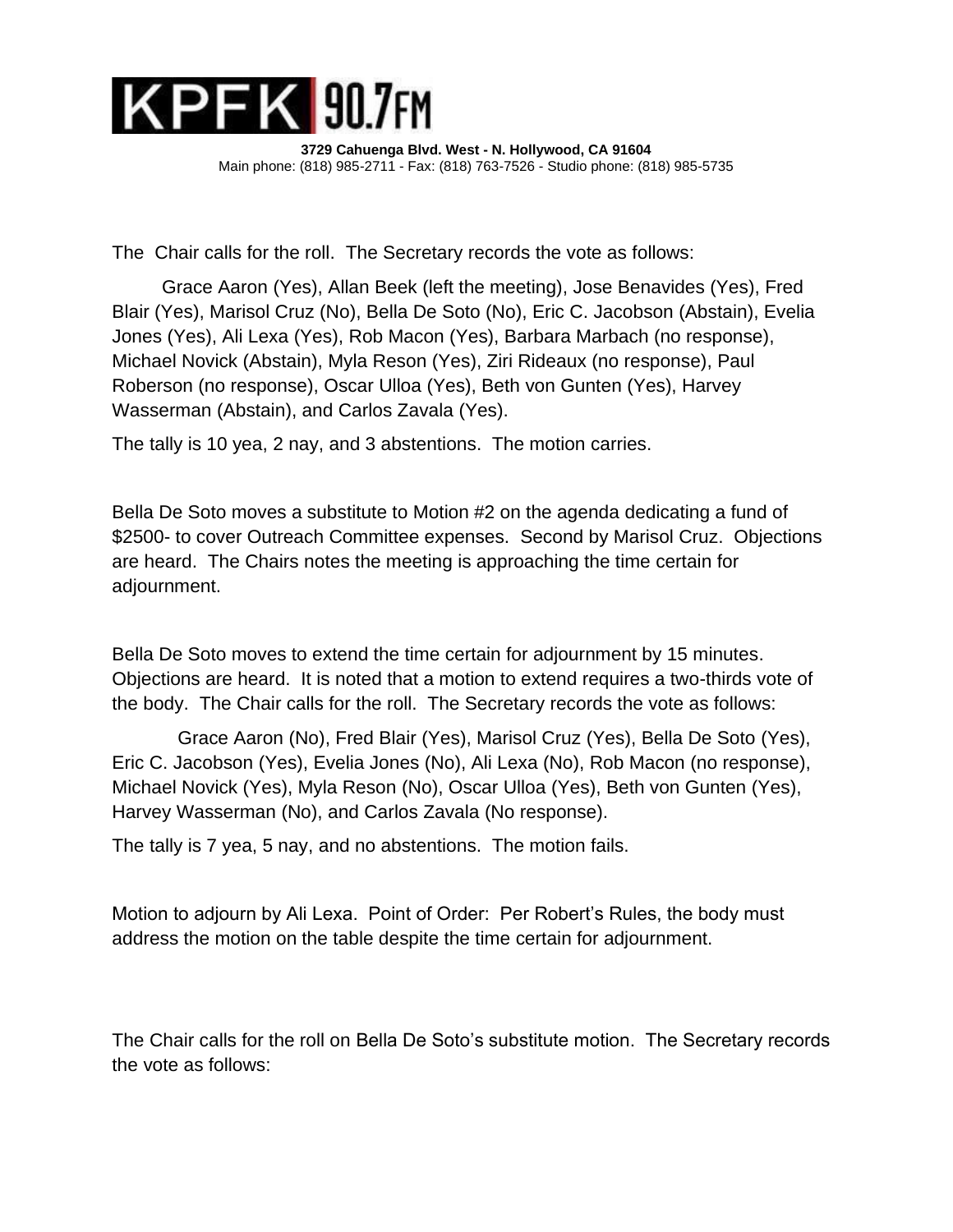**3729 Cahuenga Blvd. West - N. Hollywood, CA 91604** Main phone: (818) 985-2711 - Fax: (818) 763-7526 - Studio phone: (818) 985-5735

Grace Aaron (No), Fred Blair (No), Marisol Cruz (Yes), Bella De Soto (Yes), Eric C. Jacobson (Abstain), Evelia Jones (No), Ali Lexa (No), Rob Macon (left the meeting), Michael Novick (Abstain), Myla Reson (No), Oscar Ulloa (Yes), Beth von Gunten (No), Harvey Wasserman (No), and Carlos Zavala (left the meeting).

The tally is 3 yea, 7 nay, and 2 abstentions. The motion fails.

**Motion # 2** From the Governance Committee re: LSB and Committee member expenditures. Text of the motion is as follows:

"Any expenses from the LSB members or committees must be pre-approved by the LSB before being incurred."

The Chair calls for the roll. The Secretary records the vote as follows:

Grace Aaron (Yes), Fred Blair (Yes), Marisol Cruz (Yes), Bella De Soto (Yes), Eric C. Jacobson (Yes), Evelia Jones (Yes), Ali Lexa (Yes), Michael Novick (Yes), Myla Reson (Yes), Oscar Ulloa (Yes), Beth von Gunten (Yes), and Harvey Wasserman (Yes).

The tally is 12 yea, zero nay, and no abstentions. The motion is passed unanimously.

## **IX. Meeting Adjourned 9:40 PM:**

The meeting is suspended and will be continued on Feb. 2022 at 10:30 AM.

## ● **APPENDIX**

● PNB Director's Report

Beth von Gunten, PNB Director February 16, 2022

Pacifica is well ahead of where we were a year ago, but we're by no means out of the woods. Our financial situation as a network, while much improved, remains precarious. Regaining sound financial footing therefore continues to be a top priority.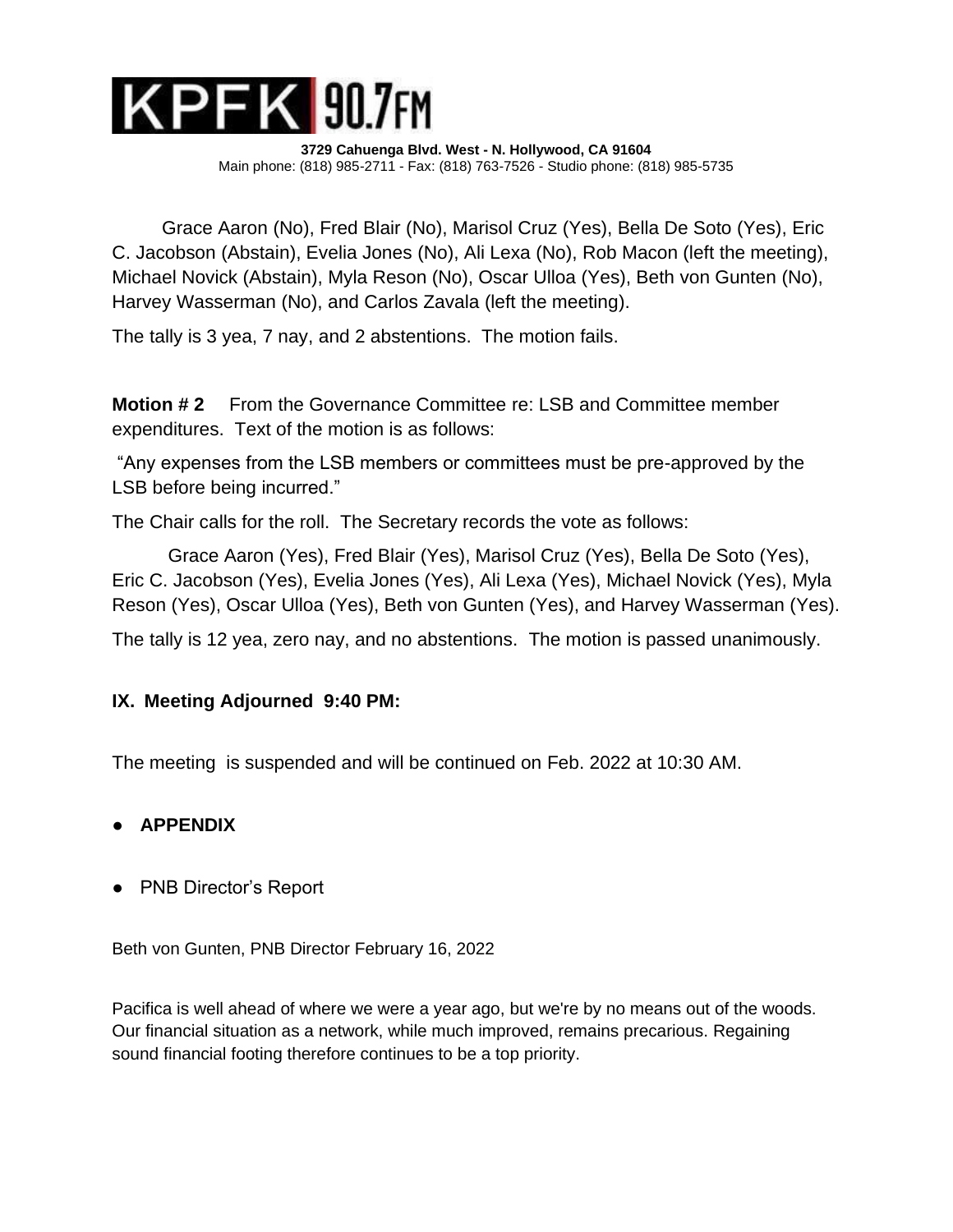**3729 Cahuenga Blvd. West - N. Hollywood, CA 91604** Main phone: (818) 985-2711 - Fax: (818) 763-7526 - Studio phone: (818) 985-5735

Last year Pacifica managed to catch up three years of delinquent audits and is now current for the first time in years. That's progress. It helps restore our financial credibility and credit worthiness. Work is well underway and on track to produce our FY21 audit right on time.

Last year, FY21, was the first time in several years that budgets were produced for seven of the eight Pacifica financial units. That's progress. This year to date, two of the eight FY22 budgets have been submitted, reviewed, and approved. Management is in the process of reviewing other unit budgets before submitting them to the National Finance Committee for consideration.

Work continues on revision of the Pacifica Chart of Accounts and Budget Template. When complete, that will be a major step forward, allowing Pacifica to render accounting more timely, consistent, and transparent across the network.

Pacifica continues to make payments on the large FJC loan on time and in full. We are awaiting receipt of the remaining \$1.5M of the \$2M EIDL loan approved in January. That will go a long way toward paying down much of the FJC loan due in October, but in itself will not be sufficient. Additional means must yet be found.

Pacifica's FCC license renewal has been granted, which is good for another seven and a half years. That's progress.

I was asked to stand for PNB Vice Chair this year, agreed to do so, and was elected for the 2022 term. I thank my many Pacifica colleagues both locally and nationally for the vote of confidence. I look forward to another year of collaborative progress. It's amazing what all we can accomplish when we work together.

In peace, for Pacifica, Beth von Gunten, KPFK LSB, PNB Vice Chair

#### **MOTION # 1 re: Changes to Language in Meeting Decorum Policy**

Moved that the current text in Paragraph 4 the of LSB policy on Meeting Decorum be changed to read as follows:

"4. Upon a first minor incident offense (interrupting a speaker, for example) the Chair would give the member offender a warning. Upon a second incident offense, a second warning